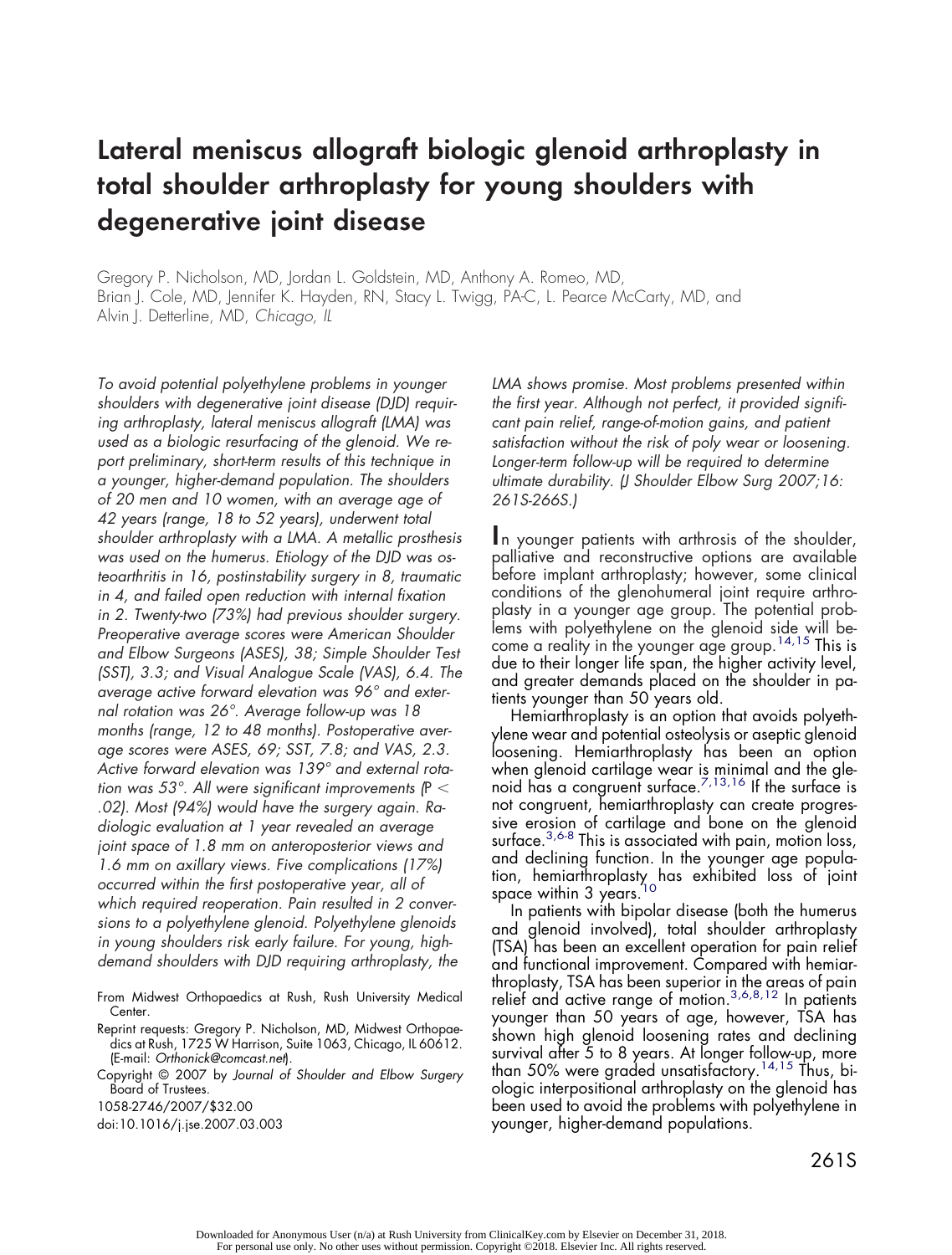Interposition arthroplasty is not a new concept in the shoulder. Soft-tissue interposition on the glenoid side has been described using anterior capsule, fascia lata, tendo Achilles allograft, $4.9$  and recently, lateral meniscus allograft.<sup>1,2,17</sup> Burkhead et al<sup>9</sup> have reported pain relief and the ability to perform work force activity without the risk of polyethylene wear with interposition glenoid arthroplasty. The early results with anterior capsule and fascia lata were inferior to those with allograft tendo Achilles. Even with the thicker tendo Achilles allograft, the authors reported glenoid erosion that averaged 7.2 mm and stabilized at approximately 5 years postoperatively. The average joint space on the true anteroposterior (AP) view averaged  $1.3$  mm.<sup>9</sup> Yamaguchi et al,  $1.2$ 

first reported the use of lateral meniscal allograft as the interposition material. In a small series of 7 patients, all were satisfied with pain relief at 1 to 5 years of follow-up. The average American Shoulder and Elbow Surgeons (ASES) score at the latest follow-up was  $72^{1.2}$  The lateral meniscus may have theoretic advantages because of the shape, load-bearing characteristics, and thus durability compared with other interposition materials.

To avoid the potential problems with polyethylene in a population of patients aged younger than 52 years undergoing TSA, we used lateral meniscus allograft (LMA) as a biologic resurfacing of the glenoid. This article reports the short-term results of this technique in a young, active, higher-demand population.

# **MATERIALS AND METHODS**

Thirty patients (20 men, 10 women), with an average age was 42 years (range, 18 to 52 years) underwent shoulder lateral meniscal allograft (LMA) transplantation. All patients completed a preoperative evaluation that included Visual Analog Pain score (VAS), ASES, Simple Shoulder Test (SST), and the Medical Outcomes Short Form-10 (SF-10). Active and passive range of motion was recorded, and true AP, axillary, and outlet view radiographs were taken.

All patients had an advanced imaging study to more clearly evaluate the osteology of the glenoid and glenohumeral joint pathology. Many patients were referred to our institution with either a computed tomography (CT) scan or magnetic resonance imaging (MRI) having already been performed. If they did not have an advanced imaging study, depending upon the clinical situation and surgeon's preference, a CT scan or MRI was obtained preoperatively. The glenoid wear pattern seen was primarily centralized wear, with usually more posterior joint space loss than anterior loss. Five shoulders had biconcave glenoid contour, 4 had moderate posterior wear, and 3 had mild posterior wear. The humeral head was felt to exhibit posterior subluxation in 9, which exceeded 50% in 2, was 25% to 50% in 4, and less than 25% in 3.

The preoperative mean ASES score was 34.8 (range, 8 to 67). The mean preoperative SST was 3.3 (range, 0 to 10), and the mean preoperative VAS for pain was 6.4 (range, 10 to 3). Mean preoperative active range-of-motion parameters were active forward elevation (AFE), 96° (range, 40° to 170°), and active external rotation (AER),  $26^{\circ}$  (range,  $-15^{\circ}$  to  $50^{\circ}$ ).

Indications for the surgery were progressive degenerative joint disease (DJD), with bipolar involvement of the humerus and glenoid. The diagnosis or etiology of the arthrosis of the glenohumeral joint was osteoarthritis in 16, arthrosis postinstability surgery in 8, posttraumatic in 4, and a failed open reduction with internal fixation in 2. Twentytwo (73%) of the 30 had previous shoulder surgery: 11 had 1 previous surgery, 5 had 2 surgeries, 3 had 3 surgeries, and 3 had 4 previous surgeries. All patients had good glenoid bone stock, an intact rotator cuff, and a functioning deltoid. Excluded from this series were any patients with previous glenoid implants. No revisions or conversions from hemiarthroplasty to TSA with LMA were included. Only 3 patients were involved with Workers' Compensation claims.

# *Operative technique*

All of the procedures were performed by 1 of the 3 senior authors (GPN, AAR, BJC). All procedures were TSA with metallic hemiarthroplasty of the humerus and LMA transplantation to the glenoid. All procedures were performed through the deltopectoral interval. Humeral side preparation with appropriate soft-tissue releases were performed first. A straight-on approach to the glenoid was accomplished. In standard TSA with polyethylene glenoid component implantation, the labrum is excised. With the LMA technique, we sought to preserve the labrum. It can act as an excellent attachment point for suture fixation of the interposition allograft.

Concentric reaming of the glenoid was performed. By using a smaller sized reamer to begin with, we avoided damaging the labrum. The reaming created a concentric surface, created punctate bleeding for LMA adhesion and healing, and reoriented any glenoid version abnormalities that may have developed. Depending upon the specifics of the chosen implant brand, the goal was to ream the glenoid with the reamer that would correspond to the chosen humeral head implant.

Nonabsorbable sutures were placed through the labrum around the circumference in 6 to 7 points of fixation. If suture anchors were necessary, they were placed in the glenoid rim to add fixation to a weak spot. Transosseous sutures were also used, especially anteriorly if needed. Sutures across the surface of the allograft were avoided. A male lateral meniscus younger than 30 years old was requested to maximize the size of material for coverage of the glenoid surface. There was always an uncovered central area of glenoid. The anterior horns were always placed facing anteriorly, placing the largest, thickest aspect of the LMA posteriorly. This was where the glenoid wear and possible humeral head subluxation almost always was present.

Once the sutures were placed, they were then passed through the periphery of the LMA in the corresponding locations (Figure 1). We preferred to place the horns of the LMA facing anteriorly. The horns were sutured together for stability during peripheral fixation. The meniscus was then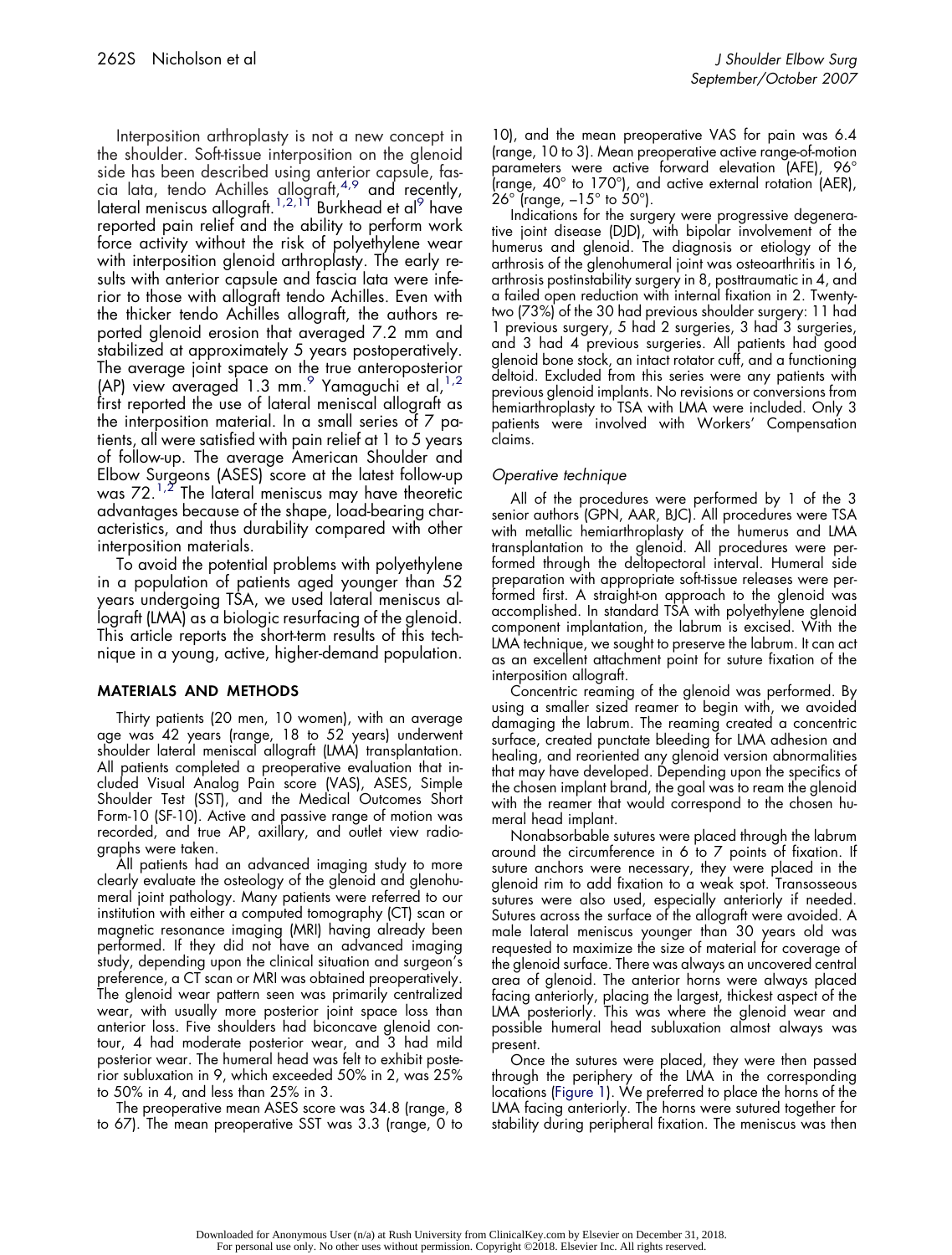

**Figure 1** A lateral meniscus allograft (LMA) just before implantation in a right shoulder. Note the 2 horns stabilized together by a suture and the horns facing anteriorly. Note also the around-theclock arrangement of the sutures in the peripheral edge of the LMA. These sutures have already been placed through the labrum.



**Figure 2** A lateral meniscus allograft (LMA) implanted upon a right glenoid. Note the sutures tied peripherally. The anterior horns have been definitively closed. The LMA interposition resurfaces the glenoid.

sutured down to the glenoid surface (Figure 2). After definitive fixation to the glenoid, the final suturing of the 2 horns was adjusted as needed for stability and sizing. The humerus was carefully dislocated forward and the hemiarthroplasty on the humeral side was performed. Stemmed implants were placed in 26 of the 30 procedures, and 4 had a full coverage resurfacing implant. The shoulder was reduced and the subscapularis repaired. Six patients required subscapularis lengthening. All patients had a long head of biceps tenodesis.

#### *Aftercare*

Aftercare did differ between surgeons. One author immobilized the shoulder in a sling with a derotation wedge attached. This positioned the shoulder in a neutral rotation and placed the humeral head centrally upon the LMA on the glenoid. This immobilization lasted 2 weeks, then the wedge was removed and the sling wear continued for a total of 4 weeks postoperatively. Pendulum exercises were begun at 2 weeks, and active assisted motion and isometrics were begun at 4 weeks.

The other 2 authors in the study group immobilized the shoulders in a simple sling. Pendulum exercises and passive range of motion was begun immediately postoperatively. By 8 weeks, all patients were performing gentle stretching, and active range of motion and resistive strengthening exercises.

Follow-up was obtained at 3, 6, and 12 months and then yearly. The average follow-up was 18 months (range, 12 to 48 months). The patients were evaluated postoperatively by physical examination measuring both active and passive range of motion. True AP and axillary radiographs of the shoulder were also obtained with a 4-mm BB marker affixed to the skin on the lateral deltoid at the level of the glenohumeral joint. This acted as a known size reference to evaluate joint space on the AP and axillary projections. The glenohumeral joint space in millimeters was recorded using the 4-mm BB as the reference.

All patients completed the same shoulder survey, which included VAS, ASES, SST, and SF-10. Finally, the patients' return to work status and overall satisfaction with the procedure were recorded. The data were analyzed by a statistical software package. The Wilcoxon signed ranks test was used to compare preoperative and postoperative parameters.

# **RESULTS**

All postoperative outcome parameters had statistically significant improvements from preoperative values (P  $<$  .02). The mean scores were ASES, 69  $\pm$  31 (range, 25 to 100); SST, 7.8  $\pm$  4.5 (range 2 to 12), and VAS pain score, 2.3  $\pm$  4.1 (range, 7 to 0). The AFE increased to 139° (range, 80° to 180°) and the AER increased to 53° (range, 30° to 78°). With regard to satisfaction, 94% would have the surgery again.

Twenty-six of the 30 patients were improved from preoperative status; however, 4 patients were not improved from the procedure. This was due to infection in 1, LMA tearing with removal in 1, and progressive pain and glenoid wear with LMA displacement in 2.

No difference in the results was noted with regard to gender, preoperative diagnosis, number of previous surgeries, or the degree of glenoid wear or subluxation. There was a trend for an adverse occurrence correlated with the aftercare. In the patients that were immobilized in the derotation wedge for 2 weeks, and then begun on slow, progressive rangeof-motion exercises, no early LMA failures occurred requiring revision. The early active and passive range-of-motion patients in a sling did have 3 early LMA failures requiring reoperation.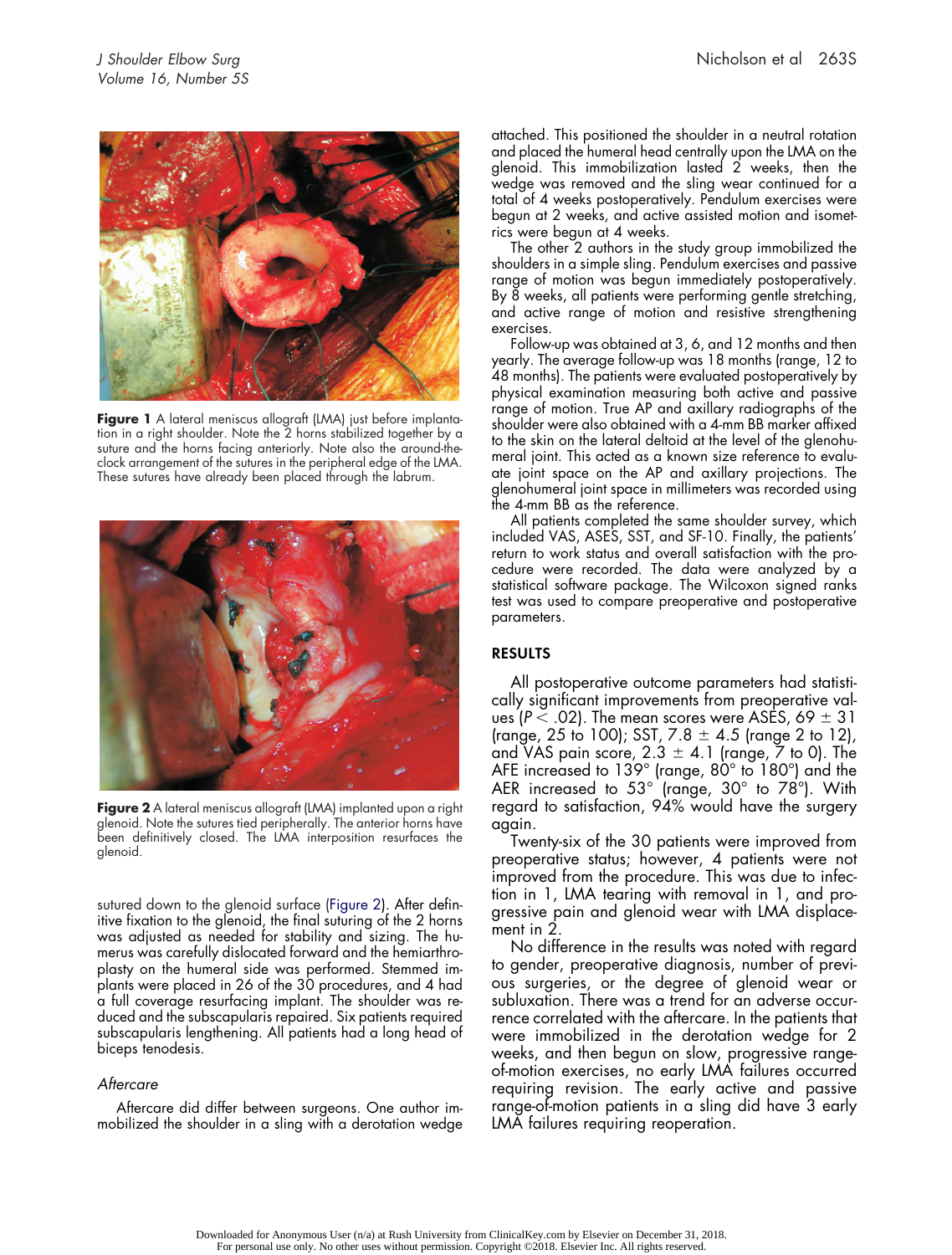

**Figure 3 A,** A true anteroposterior (AP) view of a right shoulder with advanced shoulder degenerative joint disease. There is loss of joint space and marginal osteophytes. **B,** An axillary view of the same shoulder reveals bone-on-bone contact and very mild posterior subluxation of the humeral head on the degenerative glenoid. **C,** A true AP radiograph of a right shoulder 1 year after total shoulder arthroplasty with a lateral meniscus allograft. The joint space has been maintained and is symmetric.

Radiographic analysis at 1 year revealed the average joint space was 1.8 mm on the AP projection and 1.6 mm (range, 0 to 4 mm) on the axillary view (Figure 3, *A-C*). The postoperative radiographs were usually performed within 7 to 14 days after surgery. In none of the postoperative radiographs was the joint space less than 1 mm. The average joint space was 2.4 mm on AP and 2.2 mm on the axillary view (range, 1 to 6 mm). This did not constitute a significant loss space with the number of patients and values recorded at 1 year. In this short-term study, no patient has exhibited posterior humeral head subluxation, and no glenoid bone erosion has occurred.

#### *Complications*

Reoperation was required for 5 complications (17%), all of which occurred within the first year of surgery. Two patients who experienced early pain and loss of motion. The shoulder dysfunction was not due to infection, and the joint space was 0 mm. They were revised to a polyethylene glenoid component. The LMA did not have glenoid coverage at reoperation. A third patient experienced similar symptoms and clinical course. He had an early injury to the shoulder while pushing down on the arm before 6 weeks postoperatively. The LMA had displaced and was excised. A glenoid component was not implanted. One deep infection required incision and drainage and removal of all implants.

The other complication occurred after 6 months. At 6 months, there was no pain, 160° of AFE and 60° of AER. At 9 months, the patient presented with a deep venous thrombosis of unknown etiology in the nonoperative upper extremity. The patient was taking Coumadin (Bristol-Myers Squibb, Princeton, NJ). The patient was now also complaining of pain and loss of motion in the previously well-functioning shoulder. No infection was evident. AP radiographs showed mild joint space loss; the joint space was 2 mm. Therapy for gentle stretching and range of motion was initiated. By 11 months, however, the AFE was 90° and the AER was 20° with pain. An arthroscopic capsular release and débridement was performed. At the time of surgery, the LMA was not a distinct structure, and the ragged rim of tissue was débrided. There was, however, no exposed bone on the glenoid surface. The patient has mild-to-moderate pain, AFE to 130°, and AER to 40° 3 years postarthroplasty, 2 years postrelease.

#### **DISCUSSION**

This is a short-term report on a difficult patient population. This is a younger population with high

Downloaded for Anonymous User (n/a) at Rush University from ClinicalKey.com by Elsevier on December 31, 2018. For personal use only. No other uses without permission. Copyright ©2018. Elsevier Inc. All rights reserved.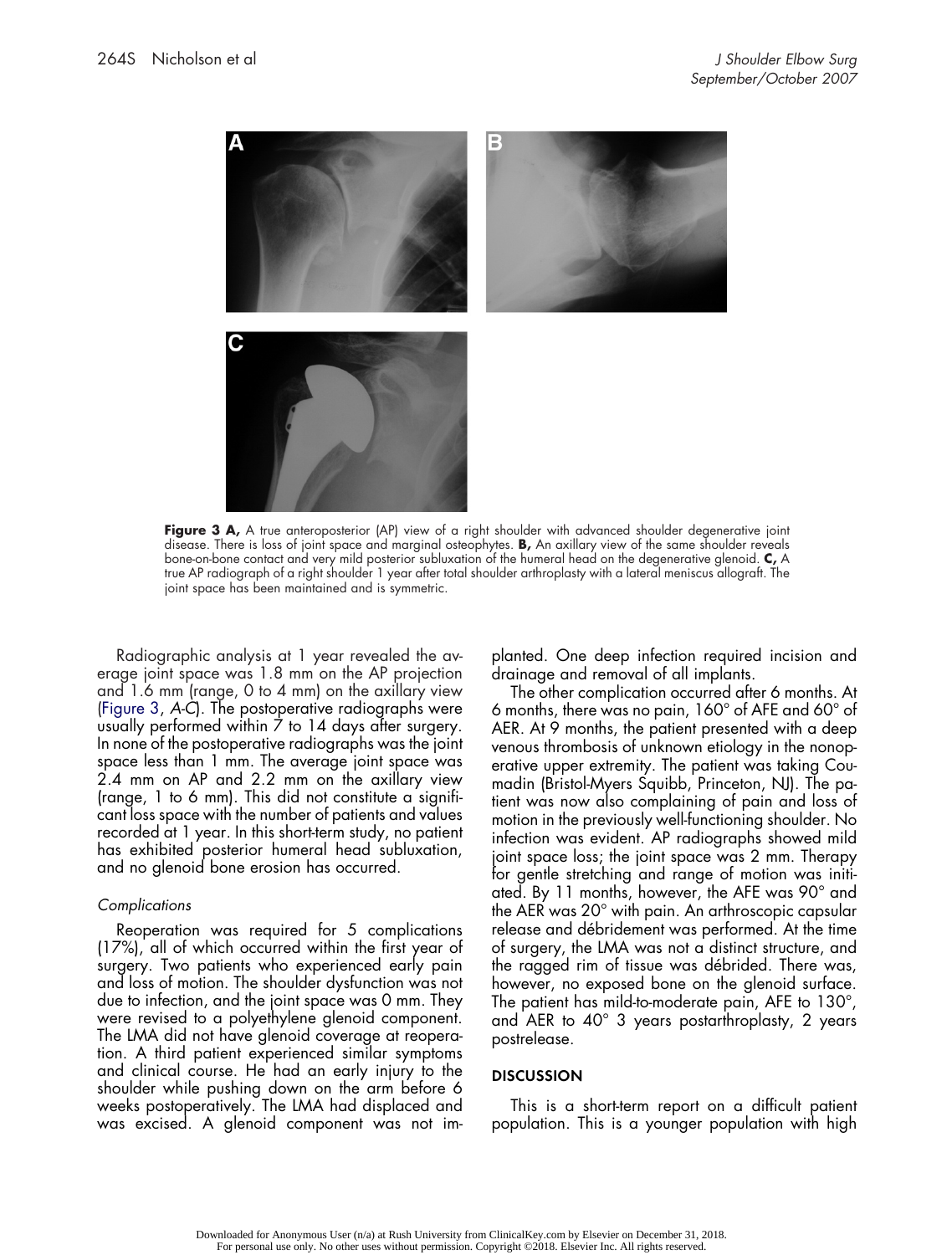activity levels and still in the work force. All patients in this series had bipolar disease of the shoulder, meaning that the glenoid and humeral surfaces were significantly involved. The arthroplasty options were determined to be hemiarthroplasty, TSA with a polyethylene glenoid component, or TSA with biologic glenoid arthroplasty.<sup>2',11</sup> All patients had an intact rotator cuff, functioning deltoid, and good glenoid bone stock.

TSA and hemiarthroplasty have shown the ability to relieve pain in the younger patient population. It is obviously the issue of longevity in the young patient that affects the treatment choice. With longer-term follow-up in patients younger than 50 years of age, Sperlinget al<sup>14,15</sup> reported a 68% rate of radiographic glenoid erosions in hemiarthroplasty. This did affect pain and outcome scores. Those with TSA and polyethylene glenoids had up to a 59% glenoid lucency rate. Both treatment options in younger patients had an unsatisfactory rating of more than 50% after 5 years.<sup>14,15</sup> In a recent study, these authors evaluated hemiarthroplasty for osteoarthritis at a minimum of 5 years. The average age of this study group was 39 years old. They found that age was a significant variable: the older the patient, the less chance of revision. The younger patients were at risk, and 9 of 51 required revision to TSA due to painful glenoid erosion. By Neer criteria, 21 of 51 were unsatisfactory.<sup>13</sup> This report shows the potential problems with hemiarthroplasty alone in a young, active population.

Wirth et al,  $16$  in a recent minimum 5-year follow-up study, showed that hemiarthroplasty can provide stable results. The status of the glenoid did require intraoperative decision-making for TSA versus hemiarthroplasty. The amount of preoperative glenoid bone erosion and subluxation did affect outcome results. The improvement in the outcome parameters seemed durable, and glenoid bone erosion averaged only 2 mm at 5 years. The average age of this study population, however, was 63 years old, much older than our current study.<sup>16</sup> As was seen with previous studies in younger patient populations, with either hemiarthroplasty or TSA, there are risks of glenoid side wear issues compromising the result. Our study is obviously a short-term evaluation. However, there is very little in the peer-reviewed literature with regard to alternative (biologic) bearing surfaces for the glenoid in young patients requiring arthroplasty for shoulder DJD.

If an uninvolved glenoid surface or a minimally involved glenoid surface is encountered, we agree that hemiarthroplasty is the best option in some patients. With a concentric glenoid surface, it has shown consistent early results. $7713,16$  However when those same patients were followed up for a longer time, the results were compromised by progressive glenoid side wear. $^{7,13}$  Even with concentric glenoids with cartilage remaining, longer follow-up has shown progressive joint space loss,<sup>10</sup> bone erosion,<sup>7,12,13</sup> and diminution of the result. In our series, there were no cases of minimally involved glenoid surfaces, and arthroplasty of both sides of the joint was thus appropriate. To avoid the potential complications of polyethylene wear, component loosening, cement fragmentation, and bone loss in younger patients, we used the LMA glenoid resurfacing in TSA. A detailed discussion of the options and concerns was undertaken with all patients in the series before surgery.

Interposition arthroplasty of the glenoid has used differing materials. Most reports have been preliminary reports on the technical details<sup>1</sup> or included a small number of patients.<sup>4</sup> Burkhead et al<sup>4,9</sup> raised the awareness of biologic resurfacing of the glenoid in younger patients with a promising early series using local capsular interposition. Fascia lata and tendo Achilles have been advocated as appropriate interposition material. $4.9$  A longer-term evaluation by Burkhead et al<sup>9</sup> showed promising durability of the biologic interposition technique.

The LMA was discussed by Yamaguchi et al<sup>1,2,11</sup> as a possible choice for glenoid biologic resurfacing. It makes intuitive sense in that it is a load-bearing and load-sharing structure. A study on contact area and pressure on the glenoid showed that the LMA interposition increased the area of contact and decreased force transmission from the humeral head to the native glenoid surface. $5$  The LMA is similar in size and shape to the glenoid surface. The LMA has thus been used in the younger, active population for biologic resurfacing in TSA; however, this has not been reported on in larger series.

In this series, the LMA glenoid biologic resurfacing in TSA provided significant pain relief, range-ofmotion improvement, and patient satisfaction. It was not a perfect solution. The complication rate and reoperation rate was a sobering 17%, all of which occurred within the first year. This is a higher reoperation rate than we experience with TSA or hemiarthroplasty alone. However, the satisfaction rate and outcome score in young patients requiring arthroplasty, as can be seen from the studies presented, is not optimal. The biologic interposition is a technique to attempt to improve on those results. Three of the 5 complications were directly related to the LMA either displacing or to possible tearing. It may be that these 3 cases were related to aftercare. Early active and passive motion was instituted in those 3 patients. In the surgeon group that immobilized the shoulder for 2 to 3 weeks in a derotation wedge, no cases of early LMA failure occurred. The aftercare for all LMA cases in our practice has incorporated a delay in starting motion of 2 to 3 weeks to allow for early adhesion of the LMA to the reamed glenoid bone surface.

Beyond the early failure of the interposition, is the issue of longevity. Does the LMA material hold up and